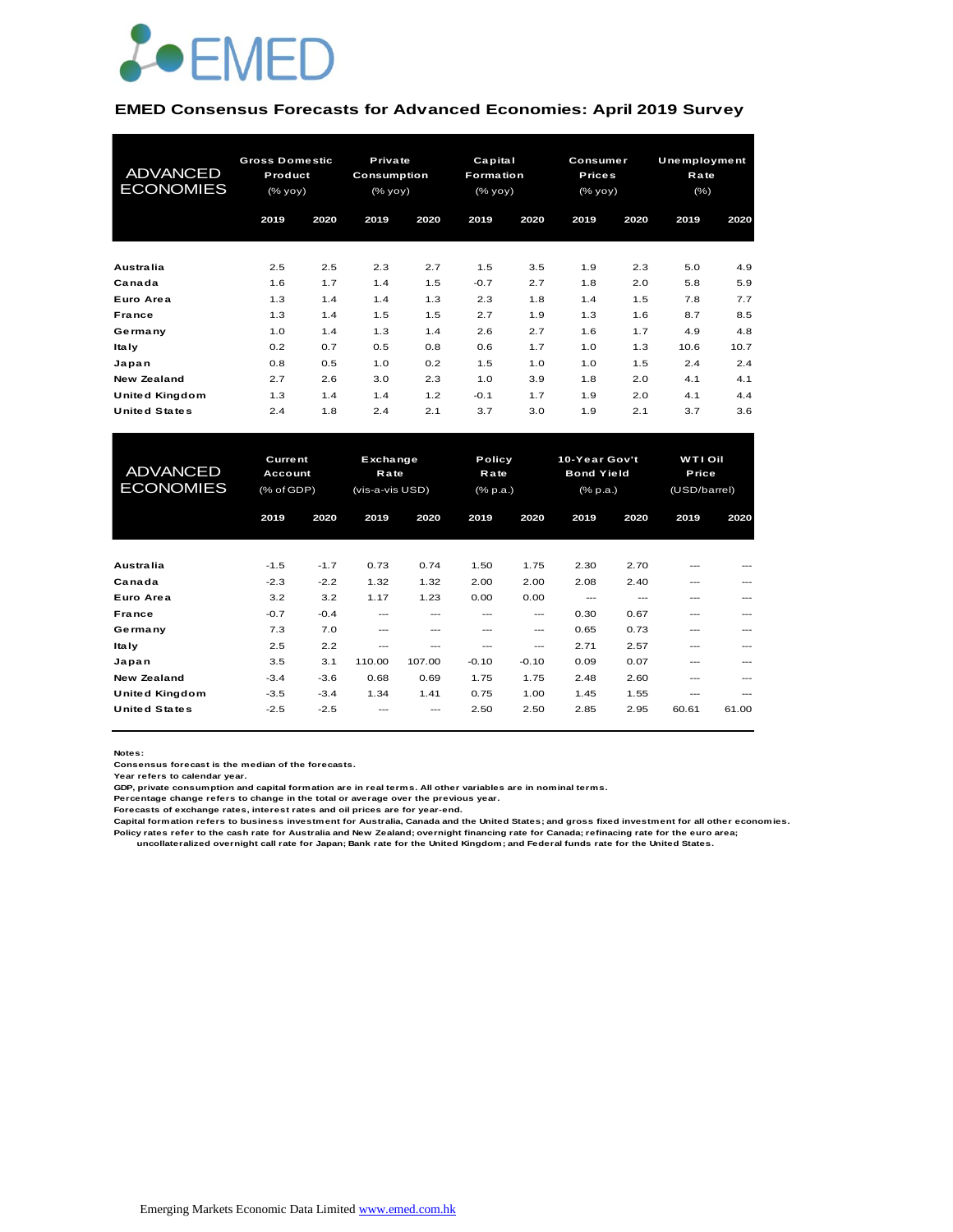

#### **EMED Consensus Forecasts for Emerging Markets: April 2019 Survey**

| <b>EMERGING</b><br><b>MARKETS</b> | <b>Gross Domestic</b><br>Product<br>(% yoy)<br>2019<br>2020 |     | Private<br><b>Consumption</b><br>(% yoy)<br>2019 | 2020 | <b>Fixed</b><br>Investment<br>(% yoy)<br>2019 | 2020 | Consumer<br><b>Prices</b><br>(% yoy)<br>2019 | 2020 | Unemployment<br>Rate<br>(% )<br>2019 | 2020              |
|-----------------------------------|-------------------------------------------------------------|-----|--------------------------------------------------|------|-----------------------------------------------|------|----------------------------------------------|------|--------------------------------------|-------------------|
|                                   |                                                             |     |                                                  |      |                                               |      |                                              |      |                                      |                   |
|                                   |                                                             |     |                                                  |      |                                               |      |                                              |      |                                      |                   |
| Argentina                         | $-1.1$                                                      | 2.5 | $-1.2$                                           | 2.5  | $-8.3$                                        | 3.1  | 39.2                                         | 22.9 | 9.6                                  | 9.0               |
| <b>Brazil</b>                     | 2.0                                                         | 2.4 | 3.1                                              | 2.6  | 7.8                                           | 5.7  | 4.0                                          | 4.1  | 11.9                                 | 11.4              |
| Chile                             | 3.2                                                         | 3.0 | 3.2                                              | 2.3  | 4.3                                           | 3.1  | 2.7                                          | 2.7  | 6.8                                  | 6.9               |
| China                             | 6.2                                                         | 6.0 | 7.7                                              | 7.8  | 6.1                                           | 5.4  | 2.1                                          | 2.3  | 4.0                                  | 4.0               |
| Colombia                          | 3.1                                                         | 3.3 | 3.2                                              | 3.2  | 4.2                                           | 4.0  | 3.2                                          | 3.1  | 9.6                                  | 9.4               |
| <b>Czech Republic</b>             | 2.8                                                         | 2.5 | 2.3                                              | 2.1  | 3.8                                           | 3.7  | 2.4                                          | 2.0  | 2.1                                  | 2.2               |
| <b>Hong Kong</b>                  | 2.3                                                         | 2.3 | 2.5                                              | 2.8  | 1.3                                           | 2.3  | 2.3                                          | 2.2  | 2.9                                  | 3.0               |
| Hungary                           | 3.5                                                         | 2.4 | 3.4                                              | 3.5  | 8.1                                           | 4.0  | 3.2                                          | 3.1  | 3.5                                  | 3.5               |
| India                             | 7.3                                                         | 7.0 | 6.5                                              | 7.3  | 8.2                                           | 7.5  | 4.2                                          | 4.2  | $\cdots$                             | $\qquad \qquad -$ |
| Indonesia                         | 5.1                                                         | 5.0 | 5.1                                              | 5.1  | 5.7                                           | 4.6  | 3.5                                          | 3.7  | 5.2                                  | 5.1               |
| Malaysia                          | 4.5                                                         | 4.5 | 5.2                                              | 4.6  | 6.6                                           | 5.6  | 1.5                                          | 2.5  | 3.3                                  | 3.2               |
| <b>Mexico</b>                     | 1.8                                                         | 2.0 | 2.1                                              | 2.6  | 1.0                                           | 2.4  | 4.0                                          | 3.7  | 3.6                                  | 3.7               |
| <b>Philippines</b>                | 6.2                                                         | 6.3 | 5.8                                              | 5.5  | 9.9                                           | 7.0  | 3.7                                          | 3.5  | 5.3                                  | 5.2               |
| Poland                            | 3.6                                                         | 3.0 | 3.8                                              | 3.0  | 6.3                                           | 4.2  | 1.8                                          | 2.5  | 3.9                                  | 3.8               |
| Russia                            | 1.5                                                         | 1.6 | 2.0                                              | 2.7  | 1.0                                           | 2.7  | 4.8                                          | 4.0  | 4.8                                  | 5.0               |
| <b>Singapore</b>                  | 2.5                                                         | 2.4 | 3.0                                              | 2.7  | 1.5                                           | 2.0  | 1.1                                          | 1.5  | 2.3                                  | 2.2               |
| South Korea                       | 2.5                                                         | 2.3 | 2.4                                              | 2.0  | 0.9                                           | 1.8  | 1.5                                          | 1.6  | 3.9                                  | 3.9               |
| <b>Taiwan</b>                     | 2.1                                                         | 2.0 | 1.9                                              | 1.9  | 2.9                                           | 2.0  | 1.0                                          | 1.3  | 3.7                                  | 3.7               |
| <b>Thailand</b>                   | 3.7                                                         | 3.6 | 3.6                                              | 2.5  | 4.0                                           | 5.1  | 1.1                                          | 1.5  | 1.0                                  | 0.7               |
| <b>Turkey</b>                     | $-0.5$                                                      | 2.8 | $-0.1$                                           | 2.5  | $-6.3$                                        | 2.3  | 16.5                                         | 10.6 | 12.7                                 | 12.1              |

|                       | <b>Money</b>                        |                                     | <b>Merchandise</b>   |                          | <b>Merchandise</b>   |                                          | <b>Current</b> |        | <b>Exchange</b> |       |
|-----------------------|-------------------------------------|-------------------------------------|----------------------|--------------------------|----------------------|------------------------------------------|----------------|--------|-----------------|-------|
| <b>EMERGING</b>       | Supply M2                           |                                     | <b>Exports</b>       |                          | <b>Imports</b>       |                                          | <b>Account</b> |        | Rate            |       |
| <b>MARKETS</b>        | (% yoy)                             |                                     | (% yoy)              |                          | $(%$ $(y_0, y_0),$   |                                          | (% of GDP)     |        | (vis-a-vis USD) |       |
|                       | 2019                                | 2020                                | 2019                 | 2020                     | 2019                 | 2020                                     | 2019           | 2020   | 2019            | 2020  |
|                       |                                     |                                     |                      |                          |                      |                                          |                |        |                 |       |
|                       |                                     |                                     |                      |                          |                      |                                          |                |        |                 |       |
| Argentina             | 21.3                                | 27.8                                | 7.1                  | 3.3                      | $-7.5$               | 2.5                                      | $-2.1$         | $-2.5$ | 44.50           | 52.25 |
| <b>Brazil</b>         | 9.6                                 | 9.8                                 | 6.3                  | 2.3                      | 7.2                  | 6.3                                      | $-1.3$         | $-1.7$ | 3.75            | 3.78  |
| Chile                 | 7.0                                 | 8.0                                 | 3.3                  | 4.4                      | 5.7                  | 5.9                                      | $-2.6$         | $-2.6$ | 685             | 681   |
| China                 | 8.5                                 | 8.4                                 | 3.8                  | 3.7                      | 4.4                  | 4.8                                      | 0.5            | 0.2    | 6.77            | 6.68  |
| Colombia              | 12.2                                | 11.7                                | 1.8                  | 2.3                      | 4.1                  | 1.5                                      | $-3.8$         | $-3.8$ | 3100            | 3150  |
| <b>Czech Republic</b> | $\cdots$                            | $\qquad \qquad -$                   | 5.6                  | 2.3                      | 5.7                  | 1.7                                      | 0.5            | 0.2    | 21.2            | 20.6  |
| <b>Hong Kong</b>      | 5.0                                 | 9.0                                 | 4.1                  | 6.2                      | 5.2                  | 7.2                                      | 3.0            | 2.8    | 7.80            | 7.80  |
| Hungary               | $\qquad \qquad -$                   | $\qquad \qquad -$                   | 3.3                  | 4.8                      | 3.7                  | 5.2                                      | 1.5            | 1.4    | 263             | 258   |
| India                 | $\qquad \qquad -$                   | $---$                               | 8.3                  | 7.5                      | 10.1                 | 11.1                                     | $-2.3$         | $-2.2$ | 71.3            | 71.0  |
| Indonesia             | 6.5                                 | $\sim$ $\sim$ $\sim$                | 5.4                  | 6.3                      | 4.6                  | 8.1                                      | $-2.5$         | $-2.3$ | 14400           | 14500 |
| Malaysia              | $\sim$ $\sim$ $\sim$                | $\sim$ $\sim$ $\sim$                | $\sim$ $\sim$ $\sim$ | $\frac{1}{2}$            | $\sim$ $\sim$ $\sim$ | $\frac{1}{2}$                            | 2.5            | 2.0    | 4.11            | 4.06  |
| <b>Mexico</b>         | 8.2                                 | 9.3                                 | 6.2                  | 8.9                      | 6.3                  | 9.2                                      | $-1.9$         | $-1.9$ | 20.0            | 19.9  |
| <b>Philippines</b>    | 11.9                                | $\hspace{0.05cm}---\hspace{0.05cm}$ | 8.6                  | 7.2                      | 9.5                  | 12.3                                     | $-2.2$         | $-2.2$ | 54.0            | 54.0  |
| Poland                | 7.8                                 | $\sim$ $\sim$ $\sim$                | 6.6                  | 2.3                      | 6.8                  | 3.5                                      | $-0.8$         | $-0.8$ | 3.40            | 3.33  |
| Russia                | 9.0                                 | 10.0                                | 1.4                  | $-2.4$                   | $-2.5$               | $-2.5$                                   | 5.7            | 5.0    | 66.8            | 65.0  |
| Singapore             | $\hspace{0.05cm}---\hspace{0.05cm}$ | $\hspace{0.05cm}---\hspace{0.05cm}$ | $\sim$ $\sim$        | $\hspace{0.05cm} \ldots$ | $\cdots$             | $\hspace{0.05cm} \ldots \hspace{0.05cm}$ | 18.6           | 17.5   | 1.35            | 1.34  |
| South Korea           | 5.5                                 | $\sim$ $\sim$ $\sim$                | 3.0                  | 1.7                      | 2.4                  | 1.9                                      | 4.5            | 4.5    | 1119            | 1080  |
| Taiwan                | 3.9                                 | 3.8                                 | 3.0                  | 3.8                      | 3.8                  | 4.4                                      | 12.0           | 12.0   | 30.8            | 30.4  |
| <b>Thailand</b>       | 5.3                                 | 6.0                                 | 3.5                  | 3.9                      | 5.7                  | 5.7                                      | 7.5            | 7.5    | 32.0            | 31.2  |
| Turkey                | 18.0                                | 18.0                                | 4.6                  | 4.8                      | $-3.2$               | 9.4                                      | $-2.6$         | $-2.8$ | 5.94            | 6.30  |
|                       |                                     |                                     |                      |                          |                      |                                          |                |        |                 |       |

**Notes:** 

**Consensus forecast is the median of the forecasts.**

**Year refers to calendar year except for India for which fiscal year (April to March) is used.**

**GDP, private consumption and fixed investment are in real terms. All other variables are in nominal terms.**

**Percentage change refers to change in the total or average over the previous year, except for money supply growth which is based on year-end figures.**

**Forecasts of exchange rates and interest rates are for year-end.**

**Forecasts for India are FY19/20 and FY20/21**

Emerging Markets Economic Data Limited www.emed.com.hk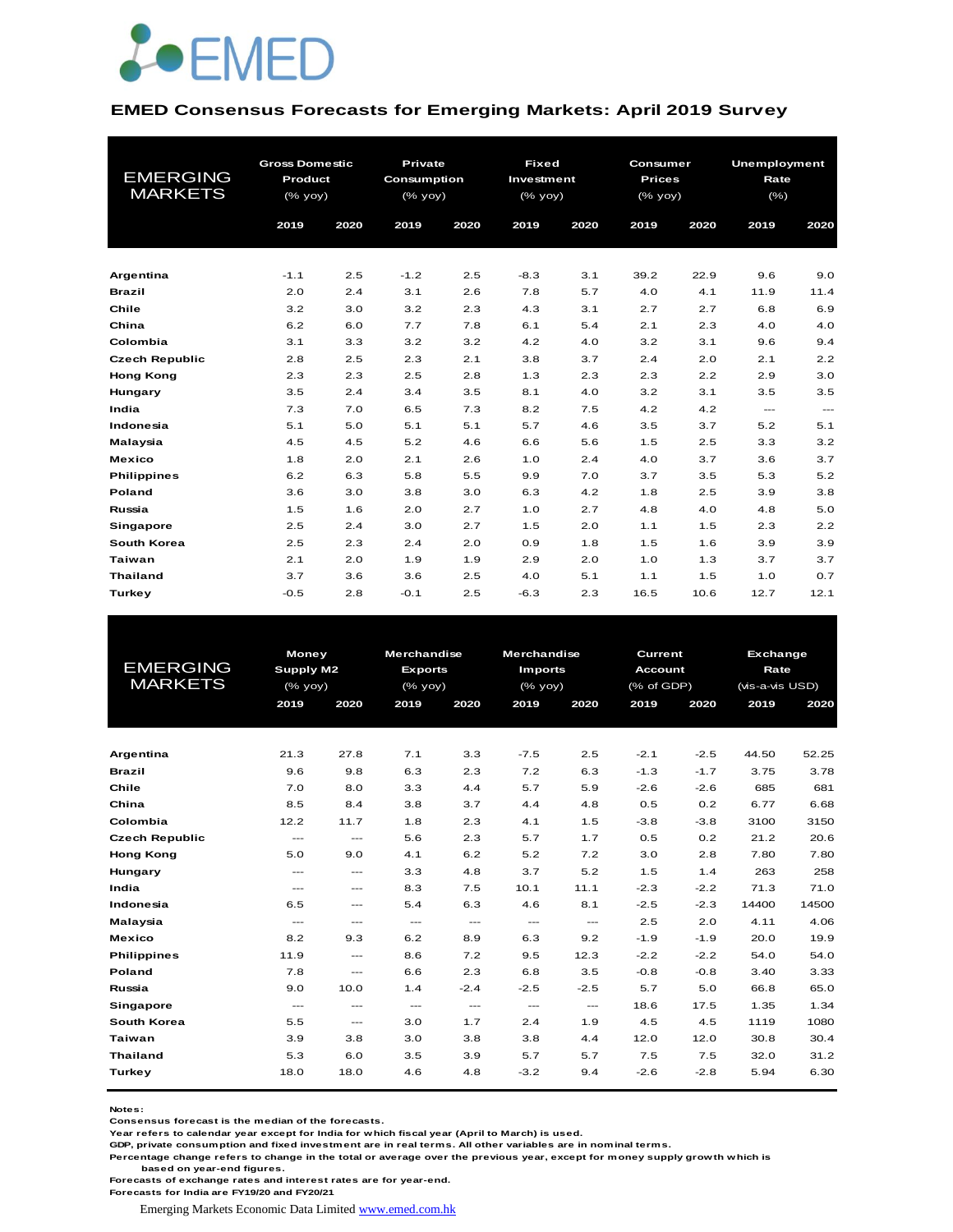## **EMED Consensus Forecasts for the United States: April 2019 Survey**

| <b>UNITED STATES</b>             | <b>Gross Domestic</b><br><b>Product</b><br>(% yoy) |      | <b>Consumer</b><br><b>Prices</b><br>(% yoy) |                          | <b>UNITED STATES</b>                | <b>Gross Domestic</b><br><b>Product</b><br>(% yoy) |                          | <b>Consumer</b><br><b>Prices</b><br>$(% \mathsf{Y}^{\prime }\mathsf{Y}^{\prime }\mathsf{Y}^{\prime })$ |          |
|----------------------------------|----------------------------------------------------|------|---------------------------------------------|--------------------------|-------------------------------------|----------------------------------------------------|--------------------------|--------------------------------------------------------------------------------------------------------|----------|
|                                  | 2019                                               | 2020 | 2019                                        | 2020                     |                                     | 2019                                               | 2020                     | 2019                                                                                                   | 2020     |
|                                  |                                                    |      |                                             |                          |                                     |                                                    |                          |                                                                                                        |          |
| <b>ABN AMRO</b>                  | 2.3                                                | 1.9  | 1.6                                         | 2.0                      | Monte Dei Paschi Di Siena           | 2.2                                                | 1.3                      | 1.9                                                                                                    | 2.0      |
| <b>Action Economics</b>          | 2.7                                                | 2.5  | 1.8                                         | 2.4                      | <b>Moody's Analytics</b>            | 2.3                                                | 1.6                      | 1.8                                                                                                    | 2.2      |
| <b>AIB Global Treasury</b>       | 2.5                                                | 1.8  | 1.7                                         | 2.0                      | <b>Mortgage Bankers Association</b> | 2.0                                                | 1.4                      | 2.0                                                                                                    | 2.1      |
| <b>Allianz</b>                   | 2.2                                                | ---  | 2.4                                         | ---                      | <b>NAR</b>                          | 2.0                                                | 1.8                      | 1.4                                                                                                    | 1.8      |
| <b>Bank Julius Baer</b>          | 2.5                                                | 0.8  | 1.7                                         | 2.0                      | <b>National Bank of Canada</b>      | 2.3                                                | 1.9                      | 2.1                                                                                                    | 2.1      |
| <b>BayernLB</b>                  | 2.5                                                | 1.5  | 1.8                                         | 2.1                      | <b>NIESR</b>                        | 2.5                                                | 2.2                      | 1.9                                                                                                    | 2.1      |
| <b>BBVA</b>                      | 2.5                                                | 2.0  | 2.2                                         | 2.1                      | <b>Northern Trust</b>               | 2.2                                                | $\overline{a}$           | 1.7                                                                                                    | <u>.</u> |
| <b>Berenberg Capital Markets</b> | 2.4                                                | 2.3  | 2.0                                         | 2.3                      | <b>OCBC Bank</b>                    | 2.6                                                | ---                      | 2.4                                                                                                    | ---      |
| <b>BMO Capital Markets</b>       | 2.3                                                | 1.7  | 2.0                                         | 2.1                      | <b>PNC</b>                          | 2.7                                                | 2.0                      | 1.8                                                                                                    | 2.5      |
| <b>BNP Paribas</b>               | 2.1                                                | 1.5  | 1.4                                         | 2.0                      | Prometeia                           | 2.2                                                | 1.3                      | 1.9                                                                                                    | 2.0      |
| <b>Capital Economics</b>         | 2.0                                                | 1.4  | 1.5                                         | 1.8                      | <b>Raymond James</b>                | 1.7                                                | 1.8                      | 1.9                                                                                                    | 2.4      |
| <b>CIBC World Markets</b>        | 2.2                                                | 1.5  | 1.6                                         | 2.3                      | Royal Bank of Canada                | 2.4                                                | 1.9                      | 1.8                                                                                                    | 2.1      |
| <b>Comerica Bank</b>             | 2.4                                                | 2.3  | 1.7                                         | 2.1                      | <b>Schroders</b>                    | 2.4                                                | 1.6                      | 1.9                                                                                                    | 2.3      |
| Commerzbank                      | 2.5                                                | 1.8  | 2.0                                         | 2.5                      | Scotia Capital                      | 2.4                                                | 1.9                      | 1.9                                                                                                    | 2.2      |
| <b>Credit Agricole</b>           | 2.6                                                | 1.8  | 2.0                                         | 2.4                      | <b>Societe Generale</b>             | 2.3                                                | 0.4                      | 1.5                                                                                                    | 1.9      |
| <b>Credit Suisse</b>             | 2.3                                                | 2.2  | 1.5                                         | 2.0                      | <b>Standard &amp; Poor's</b>        | 2.3                                                | $\overline{\phantom{a}}$ | 2.1                                                                                                    |          |
| Daiwa Institute of Research      | 2.4                                                | 1.8  | 2.1                                         | 2.4                      | <b>TD Economics</b>                 | 2.4                                                | 2.0                      | 2.0                                                                                                    | 2.1      |
| Danske Bank                      | 2.7                                                | ---  | 1.8                                         | ---                      | <b>University of Maryland</b>       | 2.9                                                | ---                      | 2.2                                                                                                    |          |
| <b>DBS Bank</b>                  | 2.5                                                | ---  | 1.8                                         | $\overline{\phantom{a}}$ | University of Michigan - RSQE       | 2.2                                                | 1.8                      | 1.7                                                                                                    | 2.0      |
| Deka Bank                        | 2.3                                                | 1.8  | 1.9                                         | 2.4                      | <b>UOB</b>                          | 2.0                                                | 1.3                      | 3.0                                                                                                    | 2.5      |
| <b>Desjardins</b>                | 2.4                                                | 2.2  | 2.0                                         | 2.2                      | <b>Wells Fargo</b>                  | 2.5                                                | 2.2                      | 2.1                                                                                                    | 2.6      |
| <b>DIW Berlin</b>                | 2.5                                                | ---  | 2.1                                         | ---                      |                                     |                                                    |                          |                                                                                                        |          |
| <b>DZ Bank</b>                   | 2.1                                                | 1.6  | 1.9                                         | 2.3                      |                                     |                                                    |                          |                                                                                                        |          |
| <b>Fannie Mae</b>                | 2.4                                                | 1.9  | 2.0                                         | 2.1                      |                                     |                                                    |                          |                                                                                                        |          |
| <b>First Trust Advisors</b>      | 2.5                                                | 2.4  | 1.7                                         | 2.5                      | <b>CONSENSUS</b>                    |                                                    |                          |                                                                                                        |          |
| <b>Freddie Mac</b>               | 2.5                                                | 1.8  | 2.3                                         | 2.3                      | Median                              | 2.4                                                | 1.8                      | 1.9                                                                                                    | 2.1      |
| Handelsbanken                    | 2.1                                                | 1.3  | 2.2                                         | 2.0                      | Mean                                | 2.3                                                | 1.7                      | 1.9                                                                                                    | 2.2      |
| <b>IFO Munich Institute</b>      | 2.1                                                | ---  | 2.4                                         | $\sim$                   | High                                | 2.9                                                | 2.4                      | 3.0                                                                                                    | 2.6      |
| Intesa Sanpaolo                  | 2.4                                                | 1.9  | 1.6                                         | 1.9                      | Low                                 | 1.7                                                | 0.4                      | 1.4                                                                                                    | 1.8      |
| <b>Kiel Institute</b>            | 2.1                                                | 1.8  | 1.7                                         | 2.2                      | <b>Standard Deviation</b>           | 0.2                                                | 0.4                      | 0.3                                                                                                    | 0.2      |
| Continues in the next column     |                                                    |      |                                             |                          |                                     |                                                    |                          |                                                                                                        |          |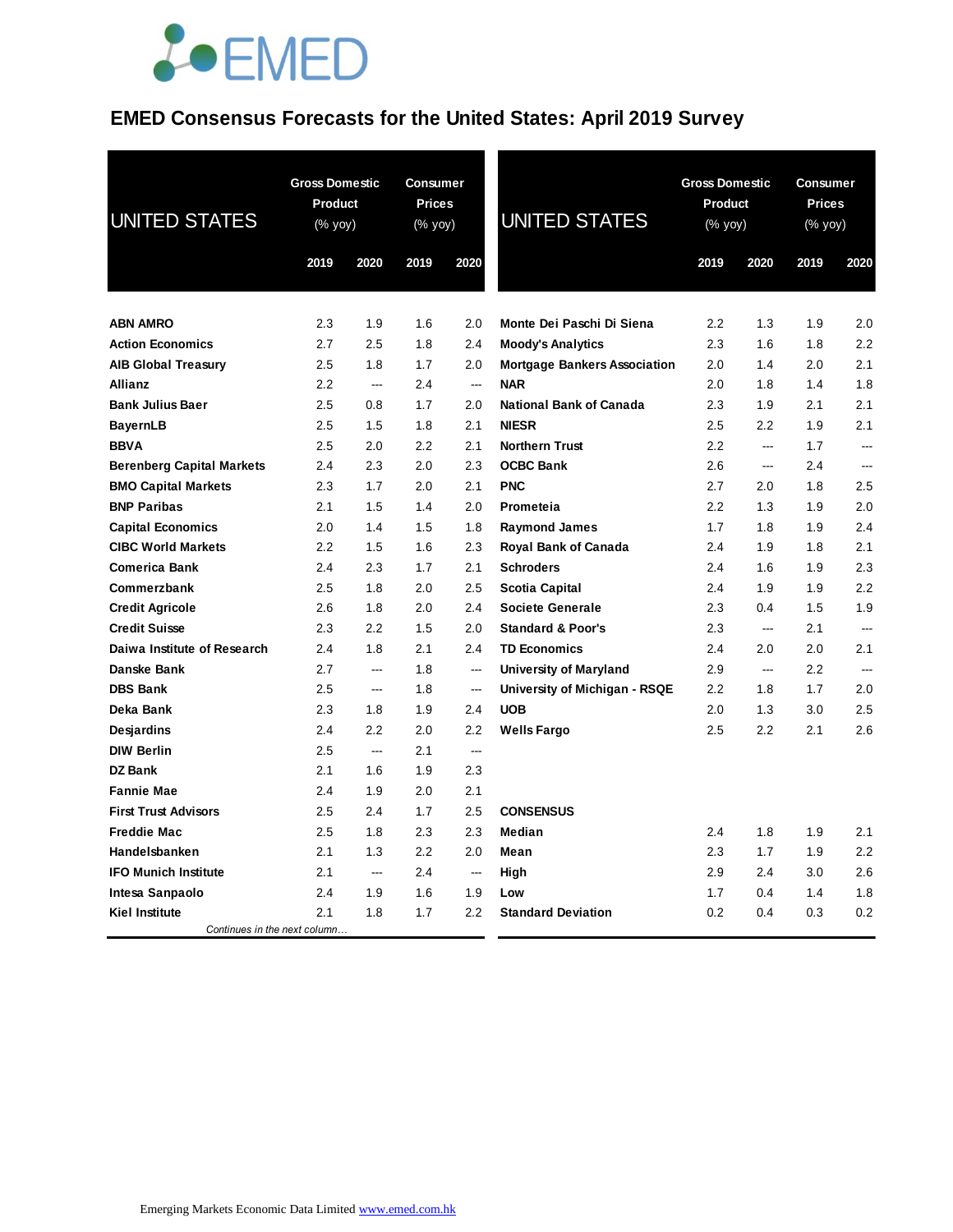## **EMED Consensus Forecasts for the Euro Area: April 2019 Survey**

| <b>EURO AREA</b>                 | <b>Gross Domestic</b><br>Product<br>(% yoy) |      | <b>Consumer</b><br><b>Prices</b><br>(% yoy) |                          | <b>EURO AREA</b>            |      | <b>Gross Domestic</b><br><b>Product</b><br>(% yoy) |      | <b>Consumer</b><br><b>Prices</b><br>(% yoy) |  |
|----------------------------------|---------------------------------------------|------|---------------------------------------------|--------------------------|-----------------------------|------|----------------------------------------------------|------|---------------------------------------------|--|
|                                  | 2019                                        | 2020 | 2019                                        | 2020                     |                             | 2019 | 2020                                               | 2019 | 2020                                        |  |
| <b>ABN AMRO</b>                  | 0.8                                         | 1.3  | 1.2                                         | 1.2                      | <b>IFO Munich Institute</b> | 1.7  | ---                                                | 1.5  | ---                                         |  |
| <b>AIB Global Treasury</b>       | 1.6                                         | 1.7  | 1.5                                         | 1.5                      | Intesa Sanpaolo             | 1.2  | 1.4                                                | 1.5  | 1.6                                         |  |
| <b>Allianz</b>                   | 2.0                                         | ---  | 1.7                                         | $\hspace{0.05cm} \ldots$ | <b>Kiel Institute</b>       | 1.2  | 1.5                                                | 1.3  | 1.5                                         |  |
| <b>Bank Julius Baer</b>          | 1.1                                         | 0.9  | 1.4                                         | 1.8                      | Monte Dei Paschi Di Siena   | 1.1  | 1.3                                                | 1.3  | 1.5                                         |  |
| <b>BayernLB</b>                  | 1.0                                         | 1.1  | 1.4                                         | 1.6                      | <b>Moody's Analytics</b>    | 1.5  | 1.7                                                | 1.3  | 1.6                                         |  |
| <b>BBVA</b>                      | 1.4                                         | 1.4  | 1.6                                         | 1.6                      | <b>NIESR</b>                | 1.7  | 1.5                                                | 1.7  | 2.0                                         |  |
| <b>Berenberg Capital Markets</b> | 1.0                                         | 1.6  | 1.3                                         | 1.5                      | <b>OCBC Bank</b>            | 1.9  | ---                                                | 1.5  | $\overline{a}$                              |  |
| <b>BMO Capital Markets</b>       | 1.2                                         | 1.3  | 1.4                                         | 2.1                      | Prometeia                   | 1.1  | 1.3                                                | 1.3  | 1.5                                         |  |
| <b>BNP Paribas</b>               | 1.0                                         | 1.1  | 1.4                                         | 1.4                      | <b>Royal Bank of Canada</b> | 1.1  | 1.4                                                | 1.2  | 1.4                                         |  |
| <b>Capital Economics</b>         | 0.8                                         | 0.8  | 1.0                                         | 1.0                      | <b>Schroders</b>            | 1.3  | 1.4                                                | 1.7  | 1.5                                         |  |
| <b>CIBC World Markets</b>        | 1.3                                         | 1.3  | 1.9                                         | 2.0                      | Scotia Capital              | 1.1  | 1.5                                                | 1.2  | 1.6                                         |  |
| Commerzbank                      | 1.4                                         | 1.6  | 1.5                                         | 1.4                      | Societe Generale            | 1.3  | 1.1                                                | 1.2  | 1.3                                         |  |
| <b>Credit Agricole</b>           | 1.6                                         | 1.6  | 1.3                                         | 1.4                      | <b>TD Economics</b>         | 1.1  | 1.4                                                | 1.3  | 1.4                                         |  |
| <b>Credit Suisse</b>             | 1.1                                         | 1.6  | 1.3                                         | 1.4                      | <b>UOB</b>                  | 1.3  | 1.4                                                | 1.4  | 1.5                                         |  |
| Danske Bank                      | 1.5                                         | ---  | 1.5                                         | $\qquad \qquad \cdots$   | <b>Wells Fargo</b>          | 1.5  | 1.4                                                | 1.7  | 1.7                                         |  |
| <b>DBS Bank</b>                  | 2.2                                         | ---  | 1.4                                         | ---                      |                             |      |                                                    |      |                                             |  |
| Deka Bank                        | 1.3                                         | 1.4  | 1.4                                         | 1.8                      | <b>CONSENSUS</b>            |      |                                                    |      |                                             |  |
| <b>DIW Berlin</b>                | 1.7                                         | ---  | 1.8                                         | $\hspace{0.05cm} \ldots$ | Median                      | 1.3  | 1.4                                                | 1.4  | 1.5                                         |  |
| <b>DZ Bank</b>                   | 1.2                                         | 1.3  | 1.4                                         | 1.5                      | Mean                        | 1.3  | 1.4                                                | 1.4  | 1.6                                         |  |
| <b>ETLA</b>                      | 1.0                                         | 1.3  | 1.4                                         | 1.6                      | High                        | 2.2  | 1.7                                                | 1.9  | 2.1                                         |  |
| <b>EUROFER</b>                   | 1.7                                         | 1.7  | 1.7                                         | 1.7                      | Low                         | 0.8  | 0.8                                                | 1.0  | 1.0                                         |  |
| Handelsbanken                    | 1.1                                         | 1.0  | 1.4                                         | 1.6                      | <b>Standard Deviation</b>   | 0.3  | 0.2                                                | 0.2  | 0.2                                         |  |
| Continues in the next column     |                                             |      |                                             |                          |                             |      |                                                    |      |                                             |  |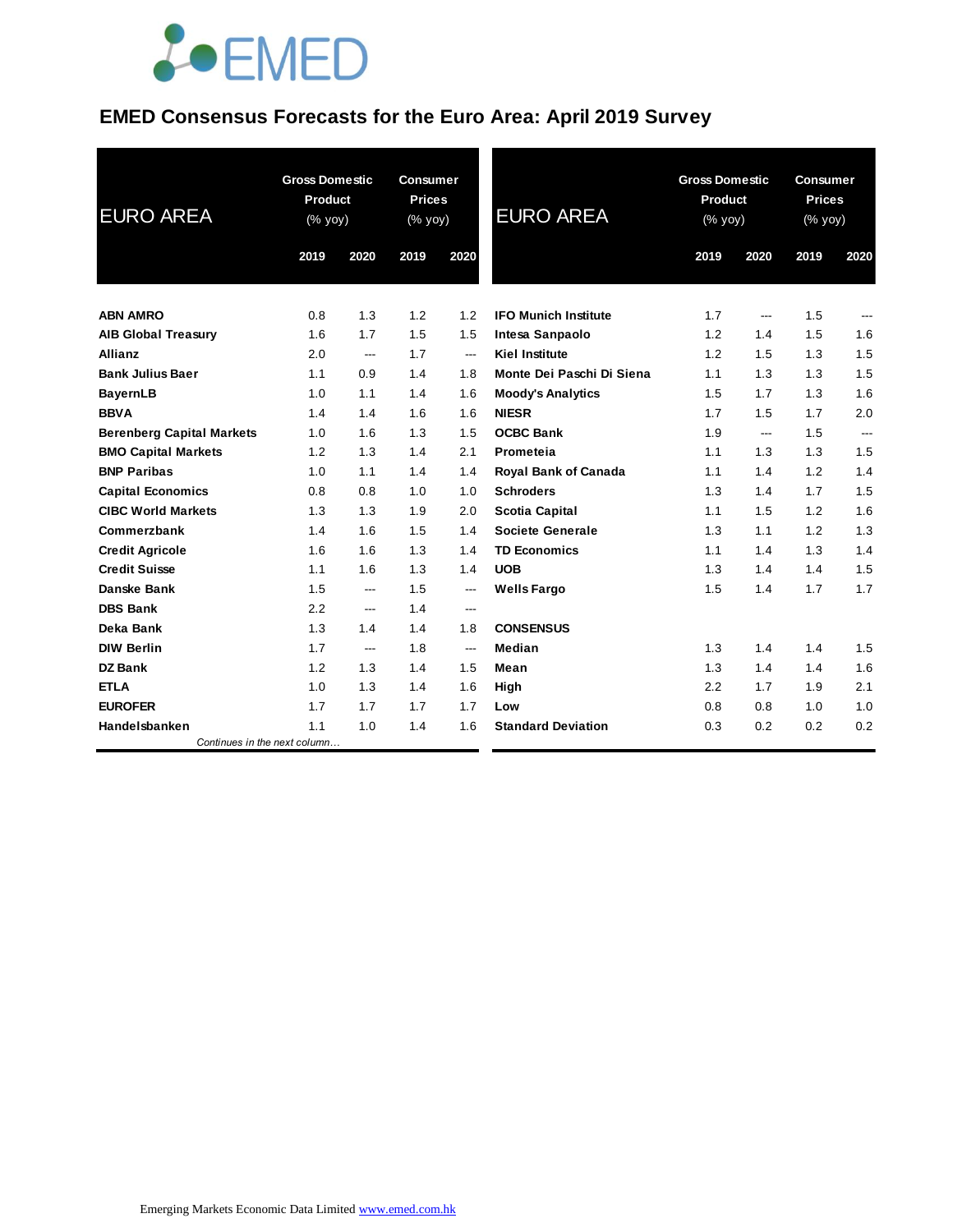#### **EMED Consensus Forecasts for Japan: April 2019 Survey**

| <b>JAPAN</b>                     | <b>Gross Domestic</b><br><b>Product</b><br>(% yoy) |                | <b>Gross Domestic</b><br><b>Consumer</b><br><b>Prices</b><br><b>Product</b><br><b>JAPAN</b><br>(% yoy)<br>(% yoy) |                        |                           | <b>Consumer</b><br><b>Prices</b><br>(% yoy) |                |      |                |
|----------------------------------|----------------------------------------------------|----------------|-------------------------------------------------------------------------------------------------------------------|------------------------|---------------------------|---------------------------------------------|----------------|------|----------------|
|                                  | 2019                                               | 2020           | 2019                                                                                                              | 2020                   |                           | 2019                                        | 2020           | 2019 | 2020           |
| <b>ABN AMRO</b>                  | 0.9                                                | 0.7            | 1.1                                                                                                               | 1.6                    | Intesa Sanpaolo           | 0.9                                         | 0.5            | 1.0  | 1.8            |
| <b>AIB Global Treasury</b>       | 1.1                                                | 0.5            | 1.3                                                                                                               | 1.5                    | <b>JCER</b>               | 0.9                                         | ---            | 1.6  | ---            |
| Allianz                          | 1.0                                                | $\overline{a}$ | 1.5                                                                                                               | $\overline{a}$         | <b>Kiel Institute</b>     | 0.7                                         | 0.8            | 0.8  | 1.7            |
| <b>Bank Julius Baer</b>          | 0.6                                                | 0.5            | 0.6                                                                                                               | 0.9                    | <b>Mizuho Securities</b>  | 0.5                                         | 0.5            | 0.7  | 0.8            |
| Bank of Tokyo-Mitsubishi UFJ     | 0.8                                                | ---            | 0.8                                                                                                               | $\qquad \qquad \cdots$ | <b>Moody's Analytics</b>  | 0.8                                         | 0.5            | 1.0  | 1.5            |
| <b>BayernLB</b>                  | 0.8                                                | 0.5            | 1.0                                                                                                               | 1.5                    | <b>NIESR</b>              | 1.1                                         | 0.2            | 1.4  | 2.6            |
| <b>BBVA</b>                      | 1.0                                                | 0.6            | 1.2                                                                                                               | 1.6                    | <b>OCBC Bank</b>          | 1.1                                         | $\overline{a}$ | 1.0  | $\overline{a}$ |
| <b>Berenberg Capital Markets</b> | 0.7                                                | 1.0            | 0.9                                                                                                               | 1.4                    | Prometeia                 | 0.8                                         | 0.6            | 1.2  | 1.4            |
| <b>BMO Capital Markets</b>       | 0.7                                                | 0.6            | 0.6                                                                                                               | 1.5                    | <b>Schroders</b>          | 0.7                                         | 0.4            | 0.5  | 1.0            |
| <b>BNP Paribas</b>               | 0.5                                                | 0.3            | 0.6                                                                                                               | 1.1                    | <b>Scotia Capital</b>     | 0.8                                         | 0.7            | 2.3  | 1.0            |
| <b>Capital Economics</b>         | 1.0                                                | 0.3            | 0.5                                                                                                               | 1.0                    | <b>Societe Generale</b>   | 1.4                                         | 0.8            | 0.7  | 1.5            |
| <b>CIBC World Markets</b>        | 0.8                                                | 0.8            | 1.1                                                                                                               | 1.5                    | <b>TD Economics</b>       | 0.6                                         | 0.3            | 0.5  | 1.4            |
| Commerzbank                      | 1.2                                                | 0.3            | 1.1                                                                                                               | 1.3                    | <b>UOB</b>                | 0.5                                         | $-0.8$         | 2.0  | 2.8            |
| <b>Credit Agricole</b>           | 0.6                                                | 0.3            | 0.8                                                                                                               | 1.6                    | <b>Wells Fargo</b>        | 0.8                                         | 0.5            | 1.1  | 1.8            |
| <b>Credit Suisse</b>             | 0.8                                                | 0.7            | 0.6                                                                                                               | 0.5                    |                           |                                             |                |      |                |
| Daiwa Institute of Research      | 0.7                                                | 0.6            | 0.4                                                                                                               | 0.5                    |                           |                                             |                |      |                |
| <b>Danske Bank</b>               | 0.9                                                | ---            | 1.4                                                                                                               | $\qquad \qquad \cdots$ | <b>CONSENSUS</b>          |                                             |                |      |                |
| <b>DBS Bank</b>                  | 0.9                                                | ---            | 1.0                                                                                                               | ---                    | Median                    | 0.8                                         | 0.5            | 1.0  | 1.5            |
| Deka Bank                        | 0.8                                                | $-0.1$         | 1.4                                                                                                               | 2.4                    | Mean                      | 0.8                                         | 0.5            | 1.0  | 1.5            |
| <b>DIW Berlin</b>                | 1.0                                                | ---            | 1.1                                                                                                               | ---                    | High                      | 1.4                                         | 1.0            | 2.3  | 2.8            |
| <b>DZ Bank</b>                   | 0.8                                                | 0.6            | 0.8                                                                                                               | 1.6                    | Low                       | 0.5                                         | $-0.8$         | 0.4  | 0.5            |
| <b>IFO Munich Institute</b>      | 1.0                                                | ---            | 0.8                                                                                                               | ---                    | <b>Standard Deviation</b> | 0.2                                         | 0.3            | 0.4  | 0.5            |
| Continues in the next column     |                                                    |                |                                                                                                                   |                        |                           |                                             |                |      |                |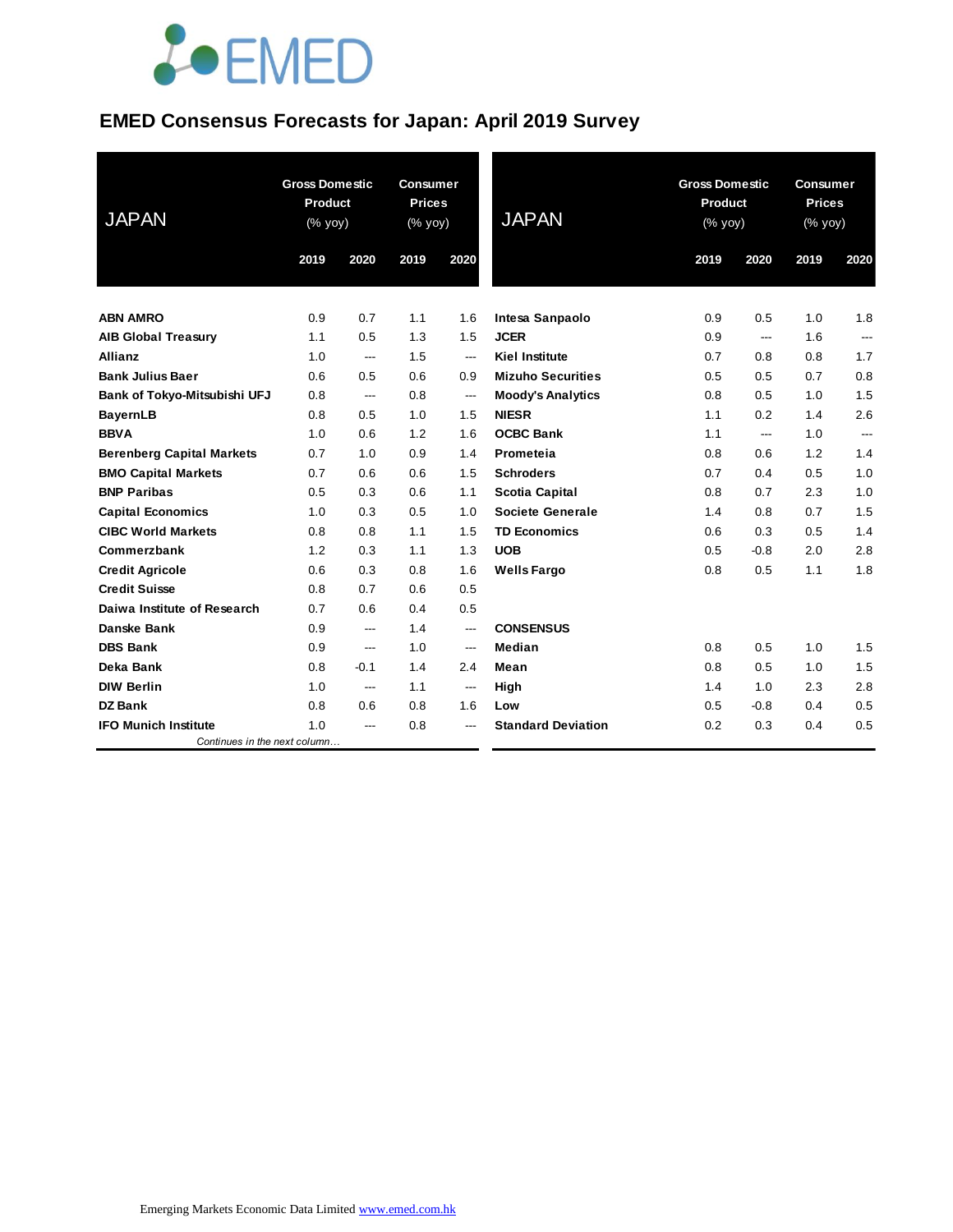### **EMED Consensus Forecasts for China: April 2019 Survey**

| <b>CHINA</b>                     | <b>Gross Domestic</b><br><b>Product</b><br>(% yoy) |                          | <b>Consumer</b><br><b>Prices</b><br>(% yoy) |                          | <b>CHINA</b>              | <b>Gross Domestic</b><br><b>Product</b><br>(% yoy) |      | <b>Consumer</b><br><b>Prices</b><br>$(% \mathsf{Y}\rightarrow \mathsf{Y})$ (% yoy) |        |
|----------------------------------|----------------------------------------------------|--------------------------|---------------------------------------------|--------------------------|---------------------------|----------------------------------------------------|------|------------------------------------------------------------------------------------|--------|
|                                  | 2019                                               | 2020                     | 2019                                        | 2020                     |                           | 2019                                               | 2020 | 2019                                                                               | 2020   |
| <b>ABN AMRO</b>                  | 6.3                                                | 6.0                      | 2.5                                         | 2.5                      | Intesa Sanpaolo           | 6.3                                                | 6.1  | 1.9                                                                                | 2.1    |
| <b>Allianz</b>                   | 6.2                                                | $\overline{\phantom{a}}$ | 2.8                                         | $\hspace{0.05cm} \cdots$ | <b>JP Morgan</b>          | 6.4                                                | 6.2  | 1.9                                                                                | 2.5    |
| <b>Bank Julius Baer</b>          | 5.9                                                | 5.8                      | 1.9                                         | 2.5                      | <b>Kiel Institute</b>     | 6.1                                                | 5.8  | 2.1                                                                                | 2.3    |
| <b>Bank of East Asia</b>         | 6.2                                                | 6.0                      | 2.1                                         | 1.8                      | <b>Moody's Analytics</b>  | 6.3                                                | 6.0  | 1.9                                                                                | 2.8    |
| <b>BayernLB</b>                  | 6.2                                                | 6.0                      | 2.4                                         | 2.5                      | <b>NIESR</b>              | 6.2                                                | 6.1  | 2.3                                                                                | 2.7    |
| <b>BBVA</b>                      | 6.0                                                | 5.8                      | 2.5                                         | 3.0                      | <b>OCBC Bank</b>          | 6.2                                                | ---  | 2.5                                                                                | $\sim$ |
| <b>Berenberg Capital Markets</b> | 6.1                                                | 5.9                      | 2.1                                         | 2.1                      | Prometeia                 | 6.0                                                | 5.3  | 2.8                                                                                | 2.5    |
| <b>BMO Capital Markets</b>       | 6.1                                                | 6.0                      | 2.0                                         | 2.0                      | <b>Schroders</b>          | 6.3                                                | 6.1  | 2.0                                                                                | 2.2    |
| <b>BNP Paribas</b>               | 6.2                                                | 6.0                      | 1.9                                         | 2.5                      | <b>Scotia Capital</b>     | 6.2                                                | 6.0  | 2.2                                                                                | 2.3    |
| <b>Capital Economics</b>         | 6.3                                                | 6.2                      | 2.0                                         | 2.0                      | <b>Societe Generale</b>   | 6.2                                                | 5.7  | 1.9                                                                                | 1.9    |
| Commerzbank                      | 6.3                                                | 6.0                      | 2.5                                         | 2.2                      | <b>UOB</b>                | 6.3                                                | 6.3  | 2.1                                                                                | 2.2    |
| <b>Credit Agricole</b>           | 6.4                                                | 6.0                      | 2.5                                         | 2.5                      | <b>Wells Fargo</b>        | 6.2                                                | 6.0  | 2.2                                                                                | 2.3    |
| <b>Credit Suisse</b>             | 6.2                                                | 6.0                      | 1.9                                         | 2.0                      |                           |                                                    |      |                                                                                    |        |
| Daiwa Institute of Research      | 6.3                                                | 6.0                      | 2.1                                         | 1.8                      |                           |                                                    |      |                                                                                    |        |
| Danske Bank                      | 6.2                                                | ---                      | 2.0                                         | ---                      | <b>CONSENSUS</b>          |                                                    |      |                                                                                    |        |
| <b>DBS Bank</b>                  | 6.2                                                | ---                      | 2.2                                         | $\overline{\phantom{a}}$ | Median                    | 6.2                                                | 6.0  | 2.1                                                                                | 2.3    |
| Deka Bank                        | 6.2                                                | 6.0                      | 1.8                                         | 2.2                      | Mean                      | 6.2                                                | 6.0  | 2.2                                                                                | 2.3    |
| <b>DIW Berlin</b>                | 6.3                                                | $\sim$                   | 2.4                                         | $\hspace{0.05cm}$        | High                      | 6.4                                                | 6.3  | 2.8                                                                                | 3.0    |
| <b>DZ Bank</b>                   | 6.2                                                | 6.1                      | 1.9                                         | 2.1                      | Low                       | 5.9                                                | 5.3  | 1.8                                                                                | 1.8    |
| <b>IFO Munich Institute</b>      | 6.3                                                | ---                      | 2.8                                         | ---                      | <b>Standard Deviation</b> | 0.1                                                | 0.2  | 0.3                                                                                | 0.3    |
| Continues in the next column     |                                                    |                          |                                             |                          |                           |                                                    |      |                                                                                    |        |